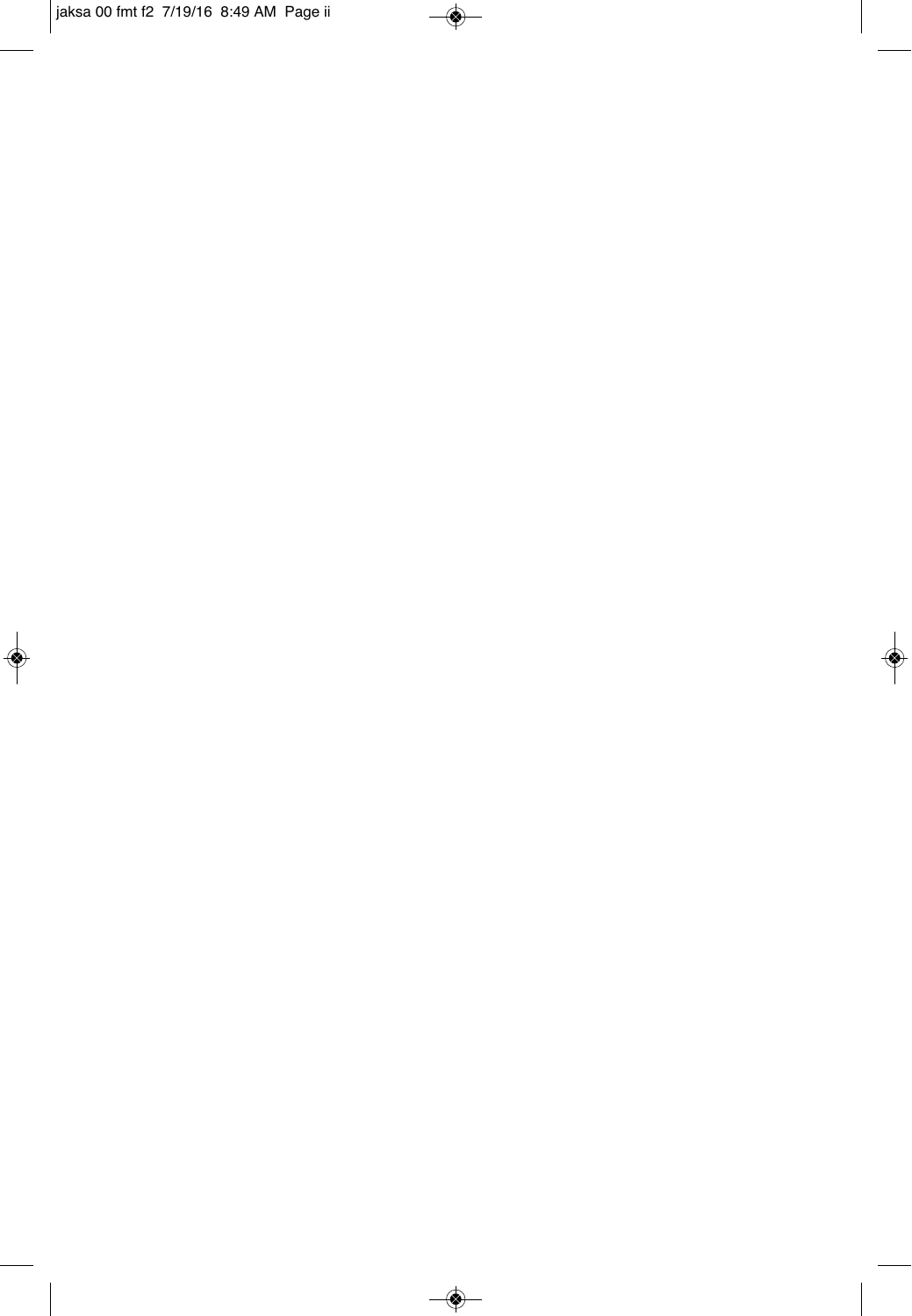# **Security 101**

#### *An Introduction to the Private Security Industry*

**Joseph J. Jaksa**



Carolina Academic Press Durham, North Carolina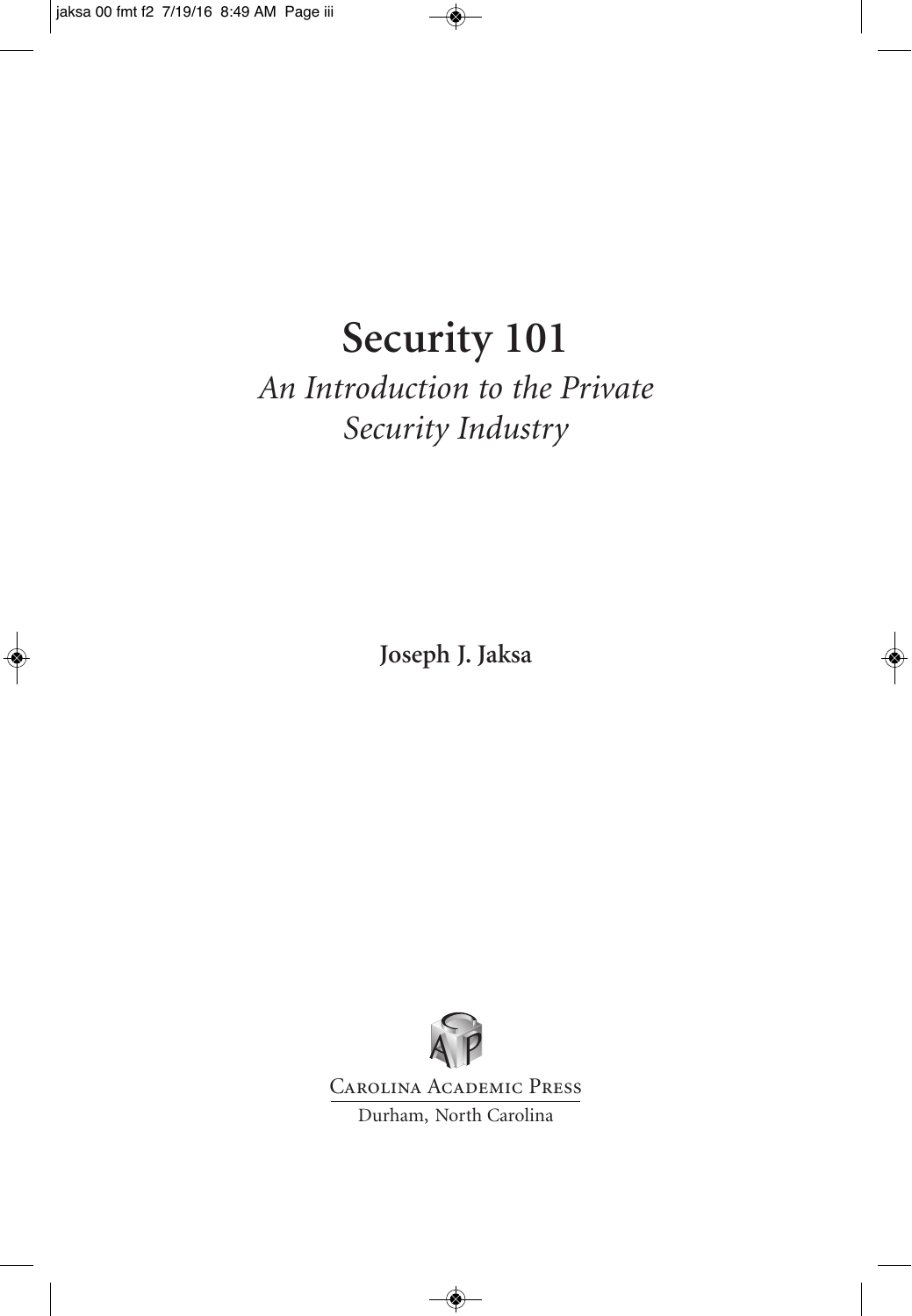Copyright © 2016 Joseph J. Jaksa All Rights Reserved

Library of Congress Cataloging-in-Publication Data

Names: Jaksa, Joseph, author.

Title: Security 101 : an introduction to the private security industry / Joseph Jaksa. Description: Durham, North Carolina : Carolina Academic Press, [2016] | Includes bibliographical references and index. Identifiers: LCCN 2016024787 | ISBN 9781611637632 (alk. paper) Subjects: LCSH: Private security services. Classification: LCC HV8290 .J35 2016 | DDC 363.28/9--dc23 LC record available at https://lccn.loc.gov/2016024787

> Carolina Academic Press 700 Kent Street Durham, North Carolina 27701 Telephone (919) 489-7486 Fax (919) 493-5668 www.cap-press.com

Printed in the United States of America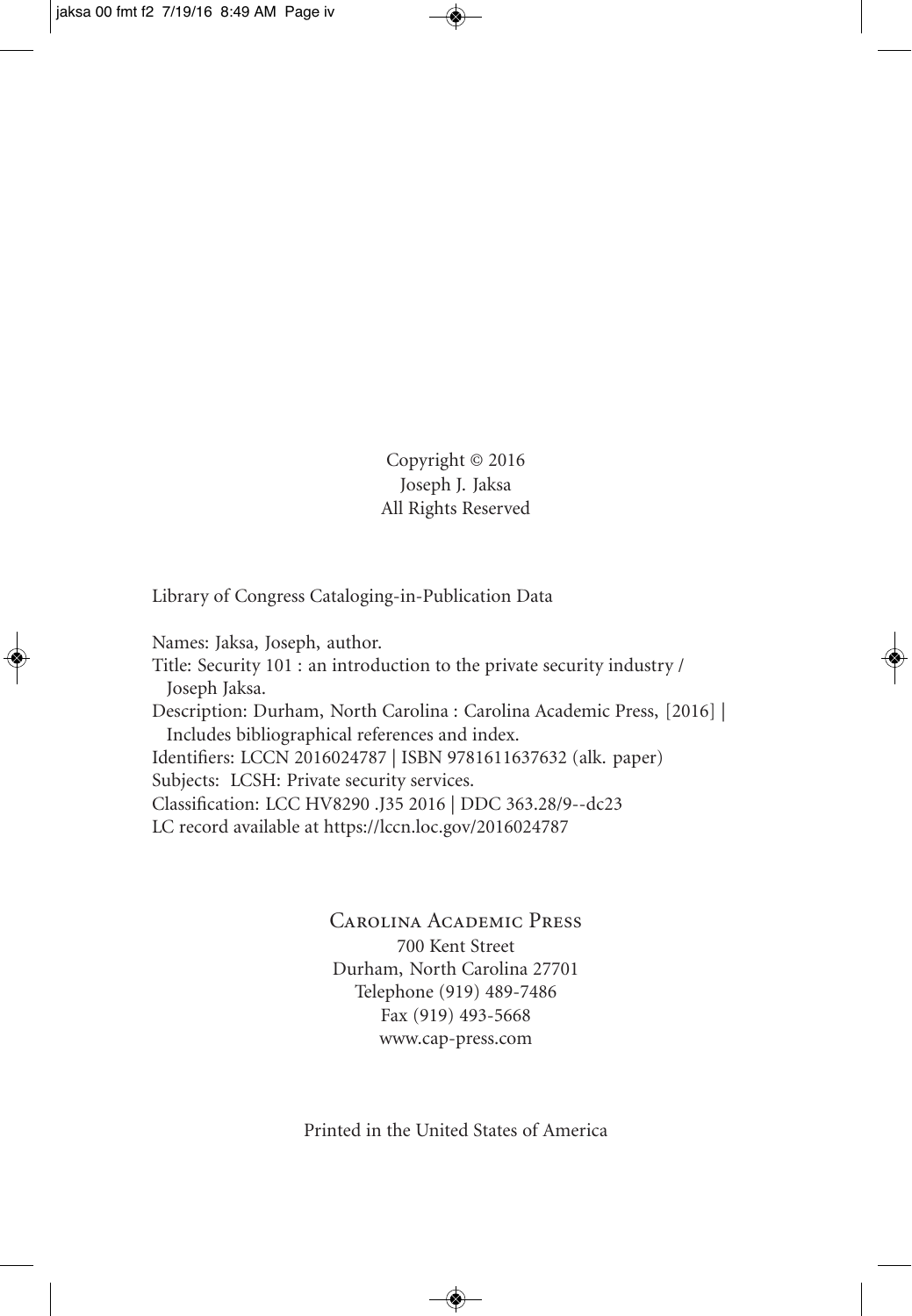## **Dedication**

This introduction to security text is dedicated to the late Dr. Kenneth C. Christian, CPP. Ken Christian was a former law enforcement official who changed the focus of his career to the protection of lives and property in the private security field. He became a scholar and an expert in security theories, concepts, and practices.

Dr. Christian was highly influential in the development of my career. When I was an undergraduate student, Ken introduced to me the concepts and practices of the security industry and the protection of lives and property. Because of his teaching, I made the decision to pursue a career in the security industry. Upon graduation and as I entered the security field, Ken continued to guide me as a mentor and a friend. He motivated me to become a true security professional and to understand that lifelong learning is a vital means of remaining a professional. It was also Dr. Christian who first recommended that I consider teaching security classes to college and university students. He thought that I "connected" with the students in the classroom. He was able to see attributes in me that I was unable to notice.

Ken Christian was the cornerstone for my professional career and as a member of the academic community. This book is intended to honor his past and to continue his commitment to the private security industry and the education of college and university students.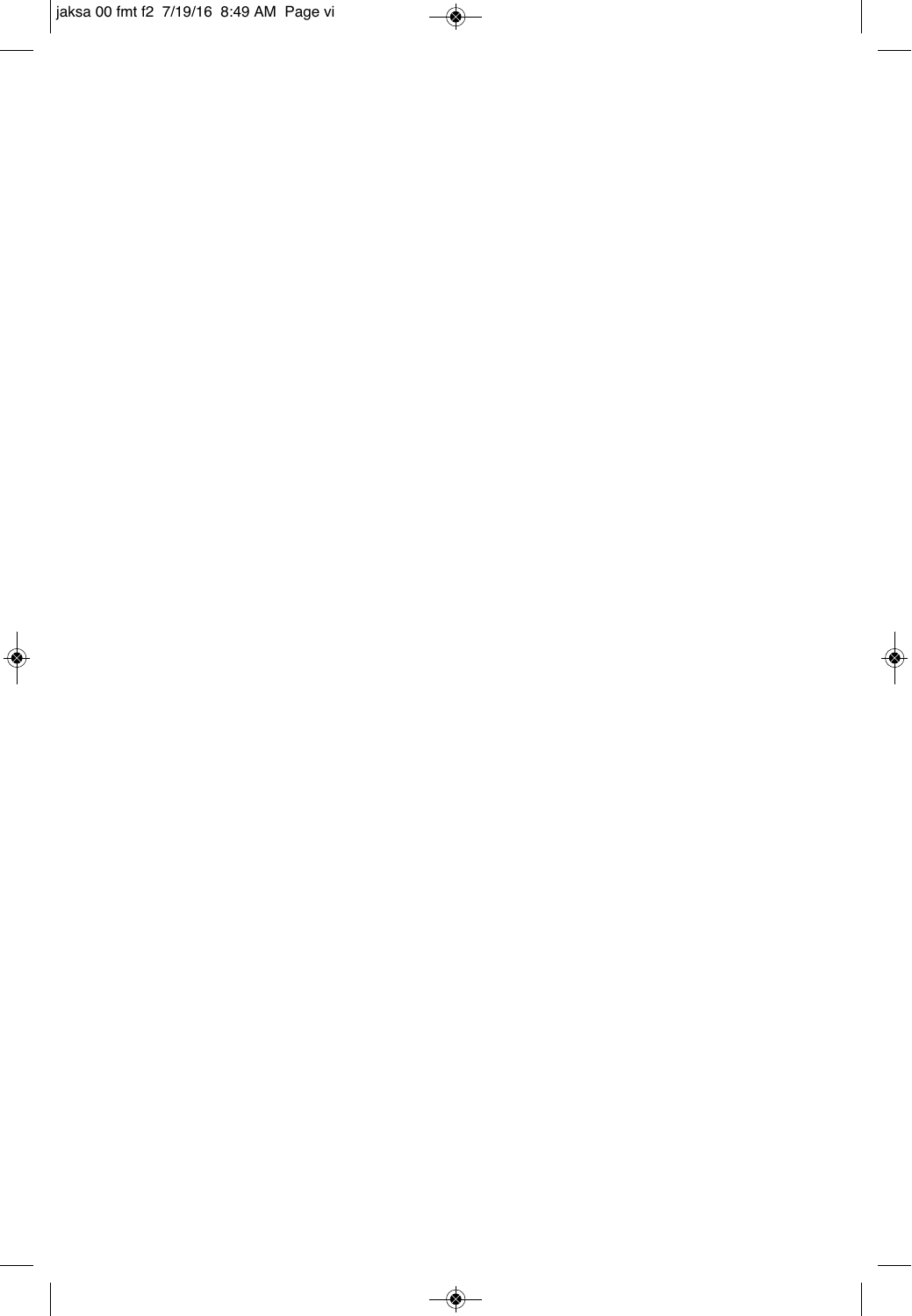## **Contents**

| Foreword                                                       | XV11           |
|----------------------------------------------------------------|----------------|
| Purpose of the Book                                            | xix            |
| Acknowledgments                                                | xxi            |
| Chapter One $\cdot$ The Past Can Greatly Influence the Future: |                |
| A Brief History of the Security Industry                       | 3              |
| Introduction                                                   | $\mathfrak{Z}$ |
| Learning Objectives                                            | $\overline{3}$ |
| What Is Security?                                              | $\overline{4}$ |
| The Security Triad                                             | 5              |
| The Number of Jobs in the Security Field                       | 6              |
| The Personal Need for Security                                 | 6              |
| Historical Evidence of Security                                | 8              |
| The Security Pioneers                                          | 11             |
| Allan Pinkerton                                                | 11             |
| Kate Warne                                                     | 14             |
| The Railway Policing Act of 1865                               | 15             |
| Edwin T. Holmes                                                | 16             |
| Washington Perry Brink                                         | 17             |
| American District Telegraph (ADT)                              | 18             |
| The Century of Professionalism                                 | 18             |
| The Foundation of ASIS International                           | 19             |
| The Hallcrest Reports                                          | 20             |
| The Continued Lack of Respect between Security and             |                |
| Law Enforcement                                                | 21             |
| Security in the "Global World"                                 | 21             |
| Post- $9/11$                                                   | 22             |
| The 9/11 Commission Report                                     | 22             |
| The Growth of the Electronic Security Industry                 | 23             |
| The Fear of Cybercrime                                         | 23             |
| White-Collar Crime                                             | 24             |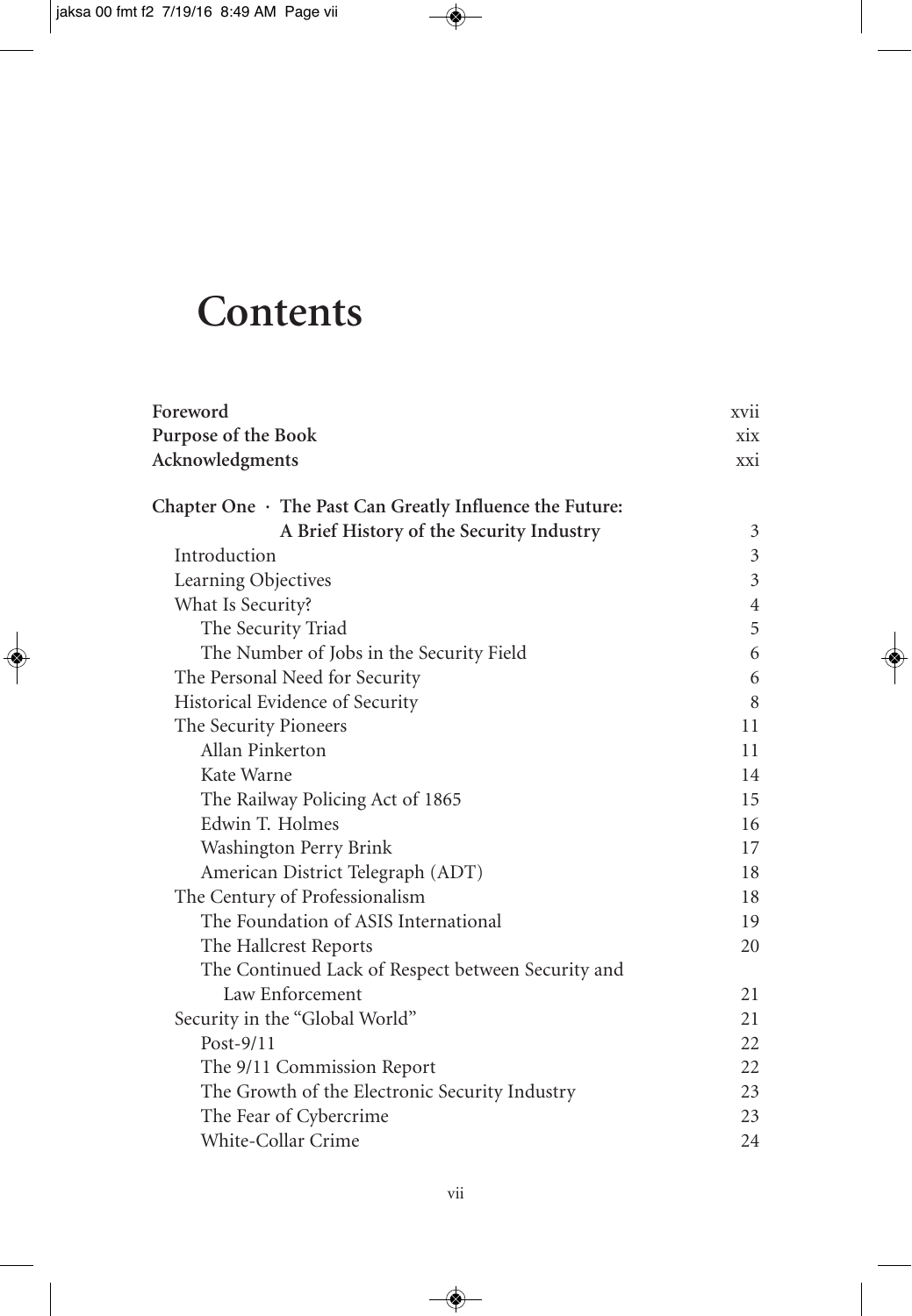viii CONTENTS

| Conclusion                                                          | 25 |
|---------------------------------------------------------------------|----|
| Case Study - Allan Pinkerton: Hero or Villain?                      | 26 |
| Discussion Topic - Police/Security Relations                        | 26 |
| Research Focus - ASIS International                                 | 27 |
| Key Terms                                                           | 27 |
| Sources                                                             | 27 |
| Chapter Two · Unnatural Partners: The Business of Private Security  | 31 |
| Introduction                                                        | 31 |
| Learning Objectives                                                 | 31 |
| The Business of Protecting                                          | 31 |
| Profits and Losses                                                  | 32 |
| Training                                                            | 33 |
| Equipment, Sales, and Service                                       | 34 |
| Security Officers                                                   | 35 |
| Security Supervisors, Managers, and Executives                      | 37 |
| Chain of Command and Span of Control                                | 38 |
| Formal Security Education and Careers                               | 39 |
| Issues in the Security Sector                                       | 41 |
| Conclusion                                                          | 43 |
| Case Study — Security Officer Wages in the United States            | 43 |
| Research Focus — European vs. American Security Officers            | 44 |
| Discussion Topic - The Fraudulent Employee                          | 44 |
| Key Terms                                                           | 45 |
| Sources                                                             | 45 |
| Chapter Three · Criminally Civil: Legal Aspects of Private Security | 47 |
| Introduction                                                        | 47 |
| Learning Objectives                                                 | 47 |
| Defining Criminal and Civil Law                                     | 47 |
| Variations of Civil Law                                             | 48 |
| What Is Liability?                                                  | 51 |
| Criminal Law and Security                                           | 53 |
| Exceptions to the Legal Authority of Security Personnel             | 55 |
| Reporting and Liability                                             | 56 |
| Rules, Regulations, and Directives of the Employer                  | 58 |
| The Courtroom and Legal Process                                     | 59 |
| Conclusion                                                          | 61 |
| Case Study — The Case of the Dummy Camera                           | 61 |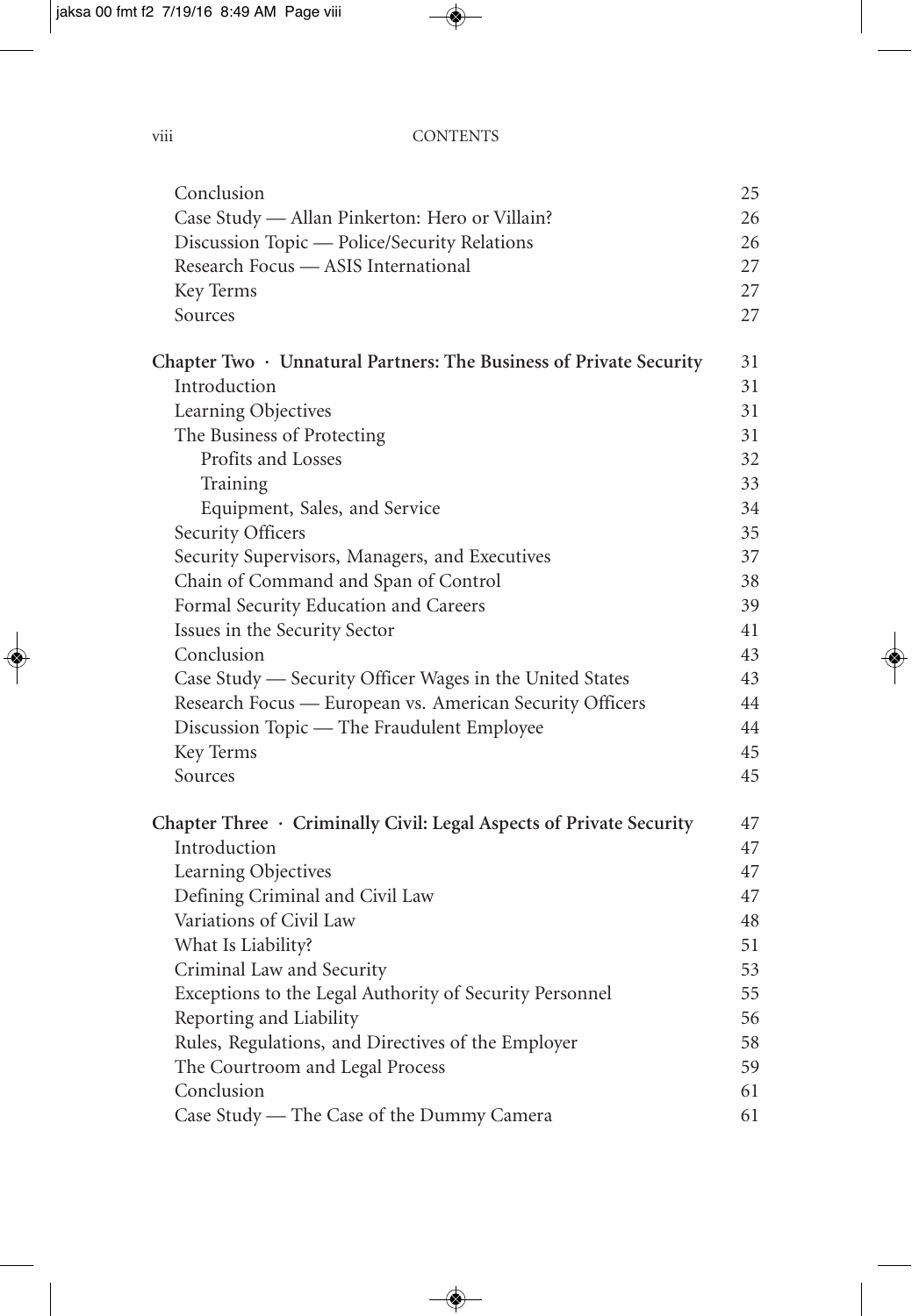| Discussion Topic — The Conundrum of Moonlighting             | 62 |
|--------------------------------------------------------------|----|
| Research Focus - Civil Court: Cases vs. Settlement           | 63 |
| Key Terms                                                    | 63 |
| Sources                                                      | 64 |
| Chapter Four $\cdot$ Fortifying the Facility: The Concept of |    |
| <b>Physical Security</b>                                     | 65 |
| Introduction                                                 | 65 |
| Learning Objectives                                          | 65 |
| Designing a Security System                                  | 66 |
| Crime Prevention through Environmental Design (CPTED)        | 67 |
| <b>Target Hardening</b>                                      | 68 |
| <b>Exterior Protection</b>                                   | 69 |
| Lighting                                                     | 69 |
| Fencing                                                      | 71 |
| Clear Zones                                                  | 74 |
| <b>Facility Protection</b>                                   | 75 |
| Locks                                                        | 75 |
| Doors, Windows, and Openings                                 | 77 |
| Alarm Systems                                                | 79 |
| <b>False Alarms</b>                                          | 79 |
| System Design                                                | 79 |
| Alarm Components                                             | 80 |
| Closed-Circuit Television Systems (CCTV)                     | 81 |
| <b>CCTV</b> System Design                                    | 82 |
| <b>CCTV</b> Basic Components                                 | 82 |
| <b>Access Control Systems</b>                                | 83 |
| System Design                                                | 83 |
| Access Control Basic Components                              | 84 |
| Fire Systems                                                 | 85 |
| System Design                                                | 85 |
| Fire Alarm Basic Components                                  | 85 |
| Conclusion                                                   | 86 |
| Case Study — Quality vs. Price                               | 87 |
| Discussion Topic - When Does "Aesthetically Pleasing"        |    |
| Become a Risk?                                               | 88 |
| Research Focus — Commercial and Residential Smoke Detectors  | 88 |
| Key Terms                                                    | 88 |

Sources 89

CONTENTS ix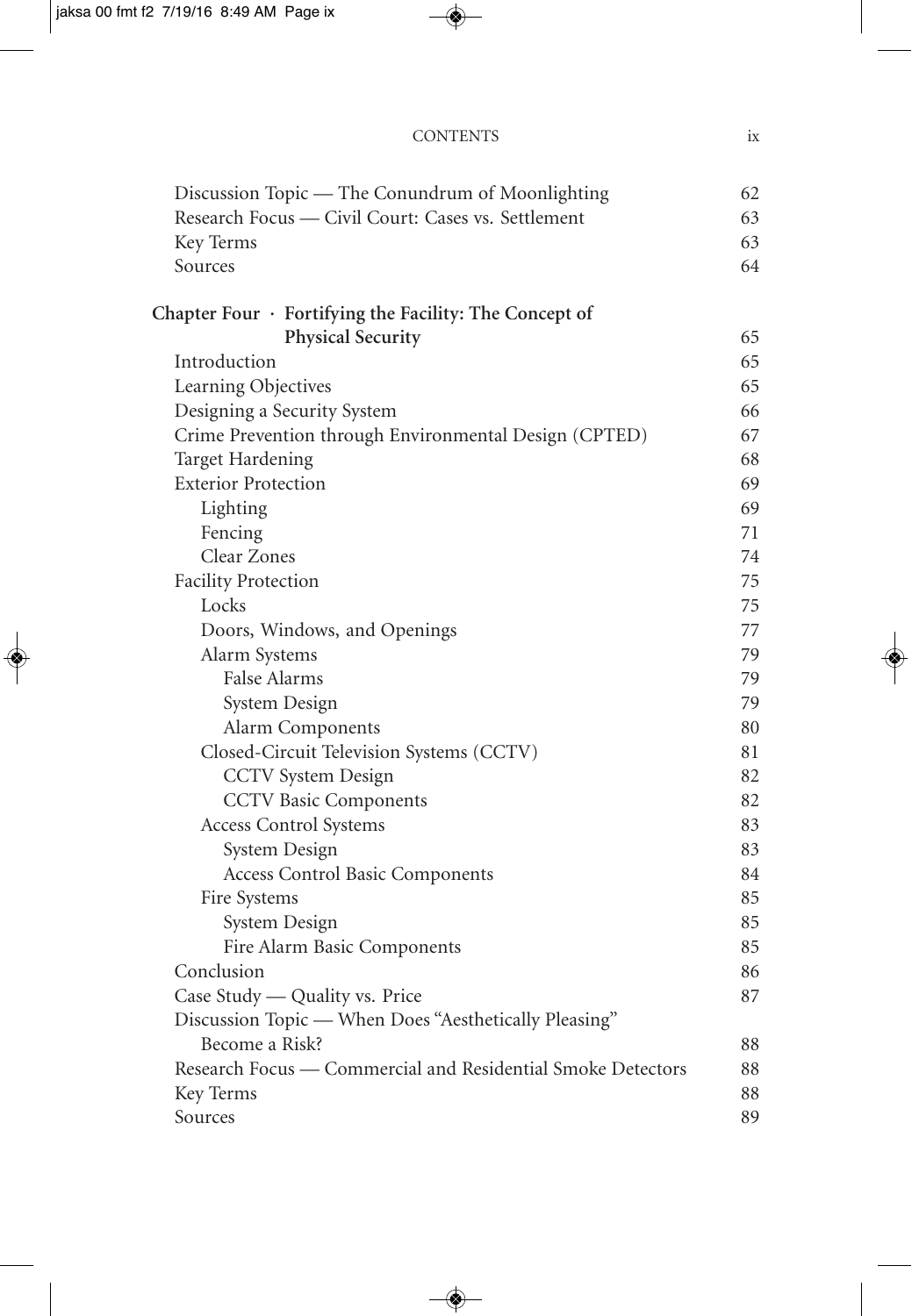| $\mathbf{v}$<br>A | <b>CONTENTS</b> |
|-------------------|-----------------|
|                   |                 |

| Chapter Five · The Human Element: The Concept of                   |          |
|--------------------------------------------------------------------|----------|
| <b>Personnel Security</b><br>Introduction                          | 91<br>91 |
| Learning Objectives                                                | 91       |
| The Need for Pre-Employment Searches                               | 92       |
| Sources of Information for Pre-Employment Checks                   | 93       |
| Legal Considerations                                               | 95       |
| Elements of a Pre-Employment Investigation                         | 98       |
| Criminal and Civil Court Records                                   | 99       |
| Residential History                                                | 99       |
| <b>Employment History</b>                                          | 99       |
| <b>Educational Records</b>                                         | 100      |
| Military Records                                                   | 100      |
| Personal References                                                | 101      |
| Professional Licenses or Certification                             | 101      |
| Financial History                                                  | 101      |
| Testing for Alcohol or Illegal Substances                          | 102      |
| The Debate for Continued Verification of Employees                 | 104      |
| Protecting the Employee                                            | 105      |
| Violence in the Workplace                                          | 105      |
| Kidnapping                                                         | 106      |
| The Threat of Terrorism                                            | 107      |
| Schools and Educational Institutions                               | 108      |
| Conclusion                                                         | 108      |
| Case Study — Hostility in the Workforce                            | 109      |
| Discussion Topic — Background Investigations                       | 109      |
| Research Topic — Violence in the Workplace                         | 109      |
| Key Terms                                                          | 110      |
| Sources                                                            | 110      |
| Chapter Six $\cdot$ Protection in the Black Hole: Cybersecurity in |          |
| Our Society                                                        | 111      |
| Introduction                                                       | 111      |
| Learning Objectives                                                | 111      |
| What Is the Internet and Where Did It Come From?                   | 112      |
| Internet Myths                                                     | 114      |
| <b>Basic Components</b>                                            | 116      |
| Binary Code and TCP/IP Technology                                  | 116      |
| Servers and Firewalls                                              | 117      |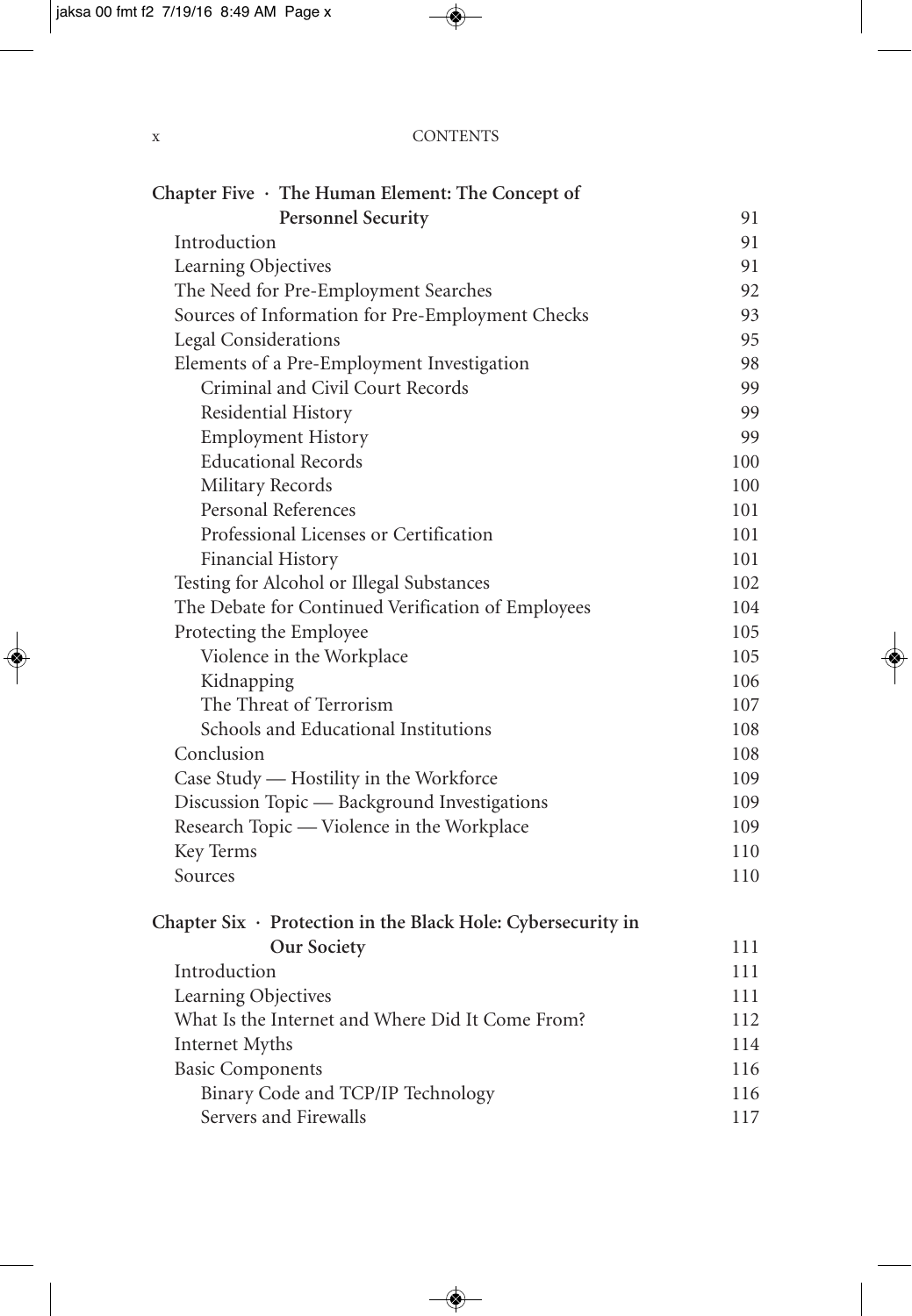#### CONTENTS xi

| Crimes on the Internet                                    | 118 |
|-----------------------------------------------------------|-----|
| Protecting the System                                     | 122 |
| Policies and Procedures                                   | 123 |
| <b>Investigating Cyber Crimes</b>                         | 123 |
| The Threat of Terrorism                                   | 125 |
| Law Enforcement and Private Sector Partnership            | 126 |
| Conclusion                                                | 126 |
| Case Study - Former Detroit Mayor Kwame Kilpatrick        | 127 |
| Discussion Topic — "Putting All Your Eggs in One Basket!" | 127 |
| Research Focus - DEF CON                                  | 128 |
| Key Terms                                                 | 128 |
| Sources                                                   | 129 |
|                                                           |     |
| Chapter Seven · Nobody Sees, Nobody Knows: The Field of   |     |
| <b>Private Investigations</b>                             | 131 |
| Introduction                                              | 131 |
| Learning Objectives                                       | 131 |
| What Is an Investigator?                                  | 132 |
| Types of Investigations                                   | 135 |
| <b>Investigative Operations</b>                           | 140 |
| Types of Investigations                                   | 142 |
| Documentation                                             | 143 |
| Legal Considerations and Concerns                         | 146 |
| Conclusion                                                | 146 |
| Case Study — The Heartbroken Mother                       | 147 |
| Discussion Topic - Privatizing Forensic Science           | 148 |
| Research Topic - "Spy Stuff"                              | 148 |
| Key Terms                                                 | 148 |
| Sources                                                   | 149 |
|                                                           |     |
| Chapter Eight · Shrinking the Shoplifting: Retail and     |     |
| <b>Shopping Center Security</b>                           | 151 |
| Introduction                                              | 151 |
| Learning Objectives                                       | 152 |
| Controlling Shrink                                        | 152 |
| <b>Internal Threats</b>                                   | 153 |
| <b>External Threats</b>                                   | 155 |
| Shoplifting                                               | 155 |
| Prevention                                                | 157 |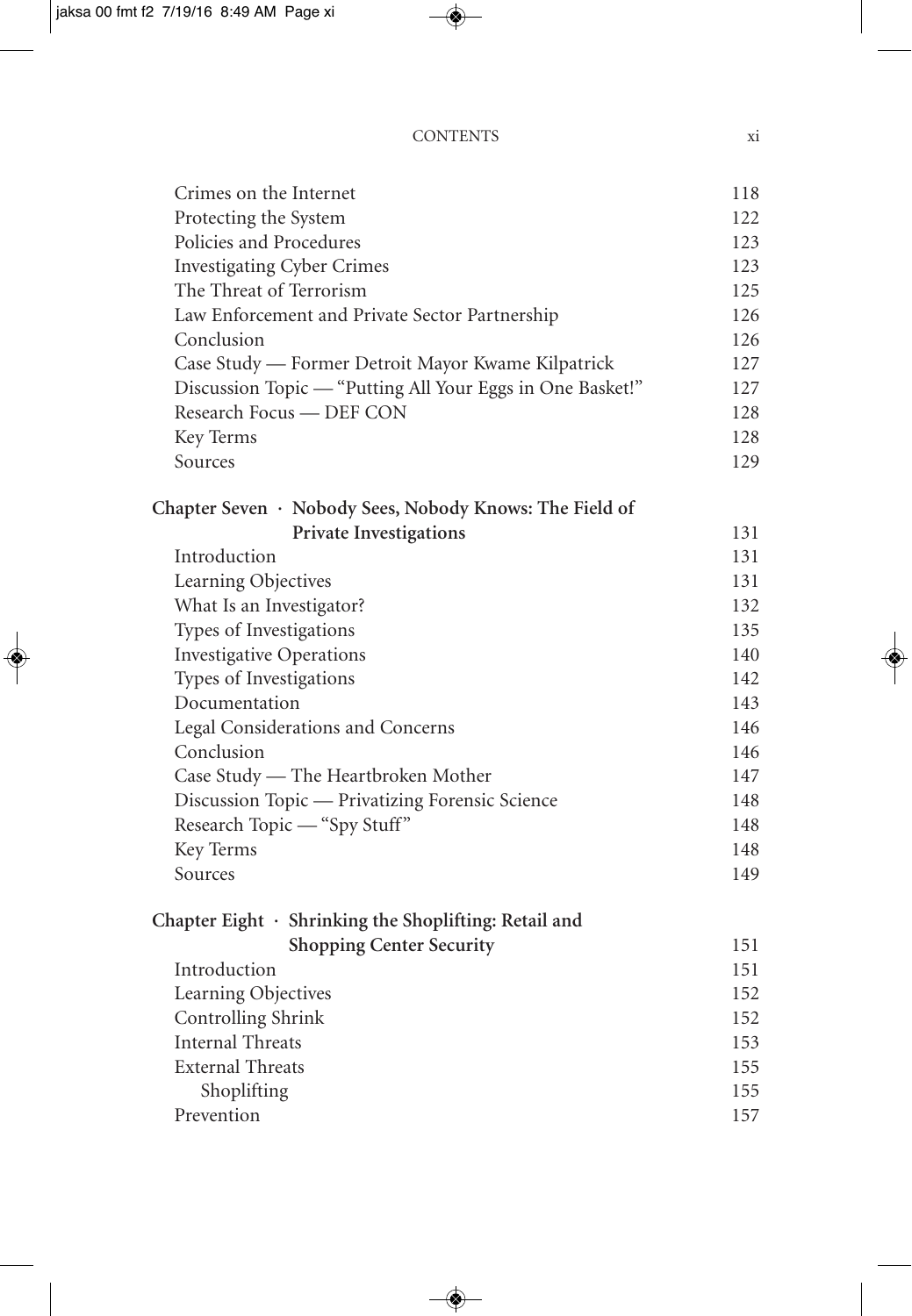| Company Policy                                              | 157 |
|-------------------------------------------------------------|-----|
| <b>Customer Service</b>                                     | 158 |
| Loss Prevention                                             | 158 |
| Store Design                                                | 159 |
| Audits                                                      | 159 |
| Physical Security Measures                                  | 160 |
| <b>Employee Incentive Programs</b>                          | 162 |
| Shopping Center Security                                    | 163 |
| Policies and Procedures Manual                              | 163 |
| Jurisdiction of the Security Staff                          | 164 |
| Shopping Center Threats                                     | 164 |
| Security and Customer Service                               | 165 |
| Crowd Control                                               | 165 |
| Parking Lot Protection                                      | 166 |
| Police Presence                                             | 166 |
| Public/Private Partnerships                                 | 167 |
| Conclusion                                                  | 167 |
| Case Study — Excessive Force                                | 168 |
| Discussion Question — Civil Liberties vs. Loss Prevention   | 168 |
| Research Focus — Loss Prevention Devices                    | 168 |
| Key Words                                                   | 169 |
| Sources                                                     | 169 |
| Chapter Nine · Keeping the Currency and Its Customers Safe: |     |
| <b>Banking and Financial Security</b>                       | 171 |
| Introduction                                                | 171 |
| Learning Objectives                                         | 171 |
| Banks Historically as Targets                               | 172 |
| The Bank Protection Act of 1968                             | 173 |
| <b>Bank Security Officer</b>                                | 174 |
| Threats to Banks                                            | 175 |
| <b>Protective Measures</b>                                  | 178 |
| Closed-Circuit Television Systems (CCTV)                    | 181 |
| <b>Access Control</b>                                       | 182 |
| Burglar Alarm Systems                                       | 184 |
| Security Personnel                                          | 184 |
| <b>Cyber Defenses</b>                                       | 185 |
| <b>Employee Training</b>                                    | 186 |
| Private/Public Partnerships                                 | 186 |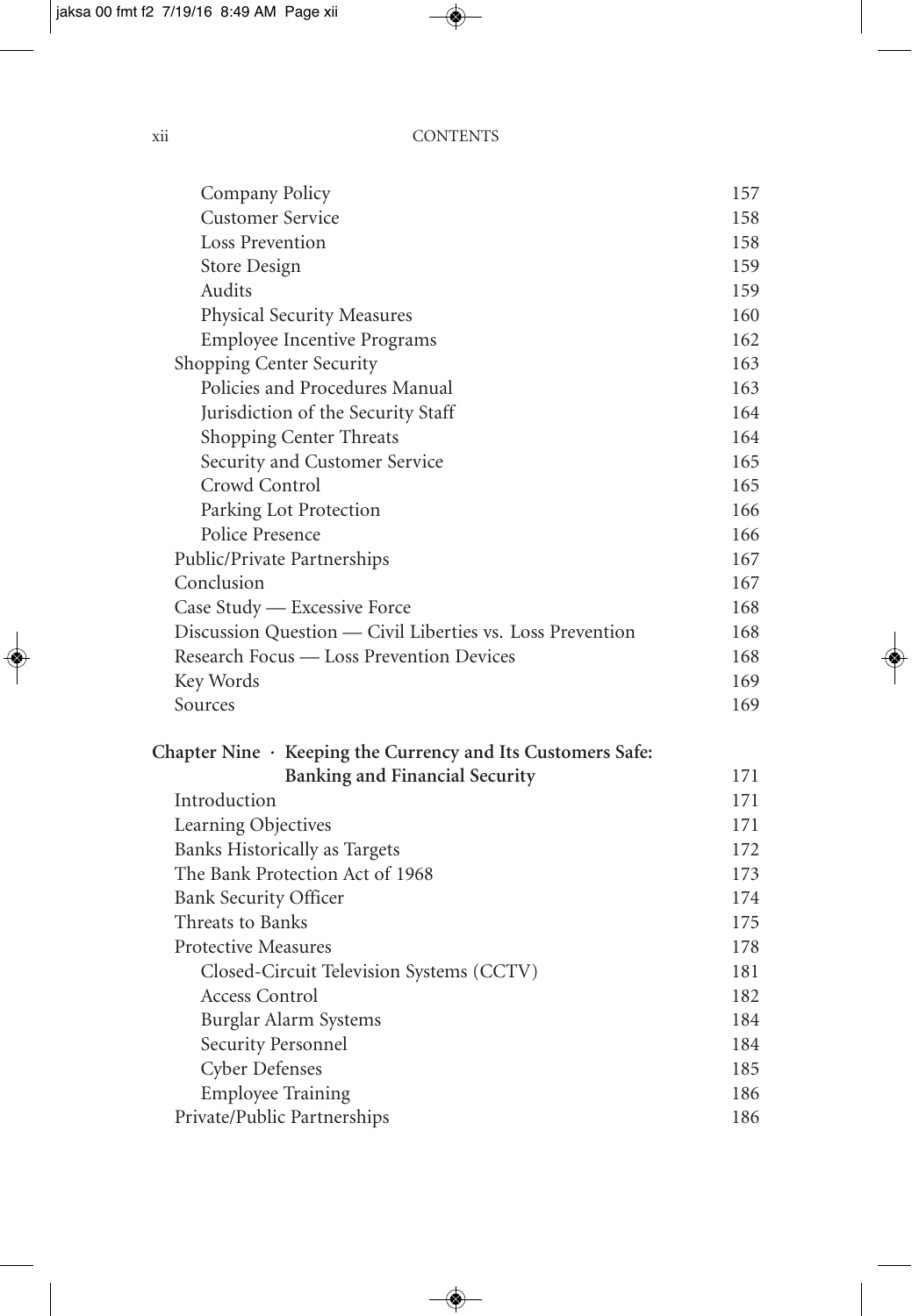|  | <b>CONTENTS</b> |  |
|--|-----------------|--|
|  |                 |  |

| Conclusion                                                         | 187 |
|--------------------------------------------------------------------|-----|
| Case Study — The Duress Alarm                                      | 187 |
| Discussion Question - The Use of Dye Packs                         | 188 |
| Research Focus — The Bank Protection Act of 1968                   | 188 |
| Key Terms                                                          | 189 |
| Sources                                                            | 189 |
| Chapter Ten $\cdot$ Helping the Healing Process: Hospital and      |     |
| <b>Healthcare Security</b>                                         | 191 |
| Introduction                                                       | 191 |
| Learning Objectives                                                | 191 |
| The Complexity of the Healthcare Environment                       | 192 |
| Workplace Challenges                                               | 193 |
| Areas of Concern                                                   | 194 |
| <b>Emergency Rooms</b>                                             | 194 |
| Maternity/Neo-Natal Units                                          | 195 |
| Hospital Pharmacies and Drug Distribution                          | 196 |
| Patient Rooms                                                      | 196 |
| <b>Visitor Access</b>                                              | 196 |
| Employee Locker Rooms                                              | 197 |
| Parking Lots and Garages                                           | 197 |
| Satellite Locations                                                | 198 |
| <b>Protective Measures</b>                                         | 198 |
| Training                                                           | 198 |
| <b>Security Staffing</b>                                           | 199 |
| Physical Security Measures                                         | 201 |
| Professional Organizations and Certifications                      | 202 |
| Conclusion                                                         | 203 |
| Case Study - The Confused Patron                                   | 204 |
| Discussion Topic - Security or Customer Service?                   | 205 |
| Research Focus — The Emergency Room                                | 205 |
| Key Terms                                                          | 205 |
| Sources                                                            | 206 |
| Chapter Eleven · Protecting the K-16 Process: School, College, and |     |
| <b>University Security</b>                                         | 207 |
| Introduction                                                       | 207 |
| Learning Objectives                                                | 207 |
| The Horrific Past                                                  | 208 |

TS xiii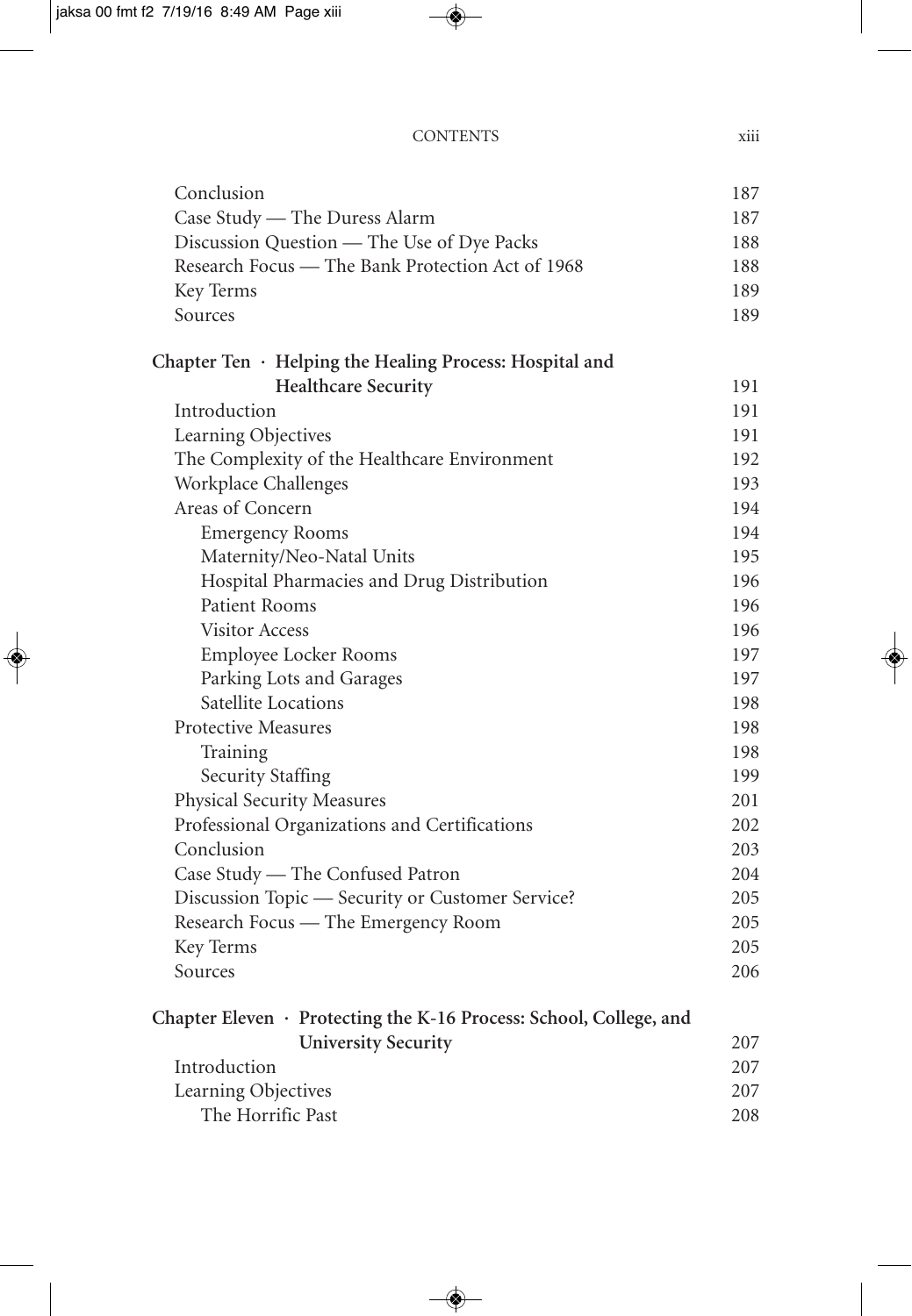| Bath, Michigan, School Bombing                                | 208 |
|---------------------------------------------------------------|-----|
| West Paducah, Kentucky, Shooting                              | 208 |
| Columbine High School Shootings                               | 209 |
| Virginia Tech University                                      | 209 |
| Northern Illinois University                                  | 209 |
| Sandy Hook Elementary                                         | 209 |
| The Complexity of the Education Sector                        | 210 |
| Primary Educational Facility Protection                       | 212 |
| Threats                                                       | 213 |
| <b>Preventative Measures</b>                                  | 214 |
| Secondary Educational Facility Protection                     | 217 |
| Threats                                                       | 217 |
| <b>Preventative Measures</b>                                  | 218 |
| Colleges' and Universities' Challenges                        | 219 |
| Threats                                                       | 220 |
| <b>Preventative Measures</b>                                  | 220 |
| Conclusion                                                    | 222 |
| Case Study - The Bath, Michigan, School Bombing               | 222 |
| Discussion Topic — Public Access vs. Public Safety            | 223 |
| Research Focus — Violence on the College Campus               | 223 |
| Key Terms                                                     | 224 |
| Sources                                                       | 224 |
| Chapter Twelve $\cdot$ Ensuring Items Get from Here to There: |     |
| <b>Transportation and Cargo Security</b>                      | 225 |
| Introduction                                                  | 225 |
| Learning Objectives                                           | 225 |
| The Impact of Protecting Cargo                                | 226 |
| Pilferage — "Public Enemy Number One"                         | 226 |
| Ports and Shipyards                                           | 227 |
| <b>Risks</b>                                                  | 227 |
| <b>Preventative Measures</b>                                  | 228 |
| Airports                                                      | 229 |
| <b>Risks</b>                                                  | 230 |
| <b>Preventative Measures</b>                                  | 231 |
| Distribution and Transportation Centers                       | 232 |
| <b>Risks</b>                                                  | 232 |
| <b>Preventative Measures</b>                                  | 233 |
| Cargo in Transit                                              | 235 |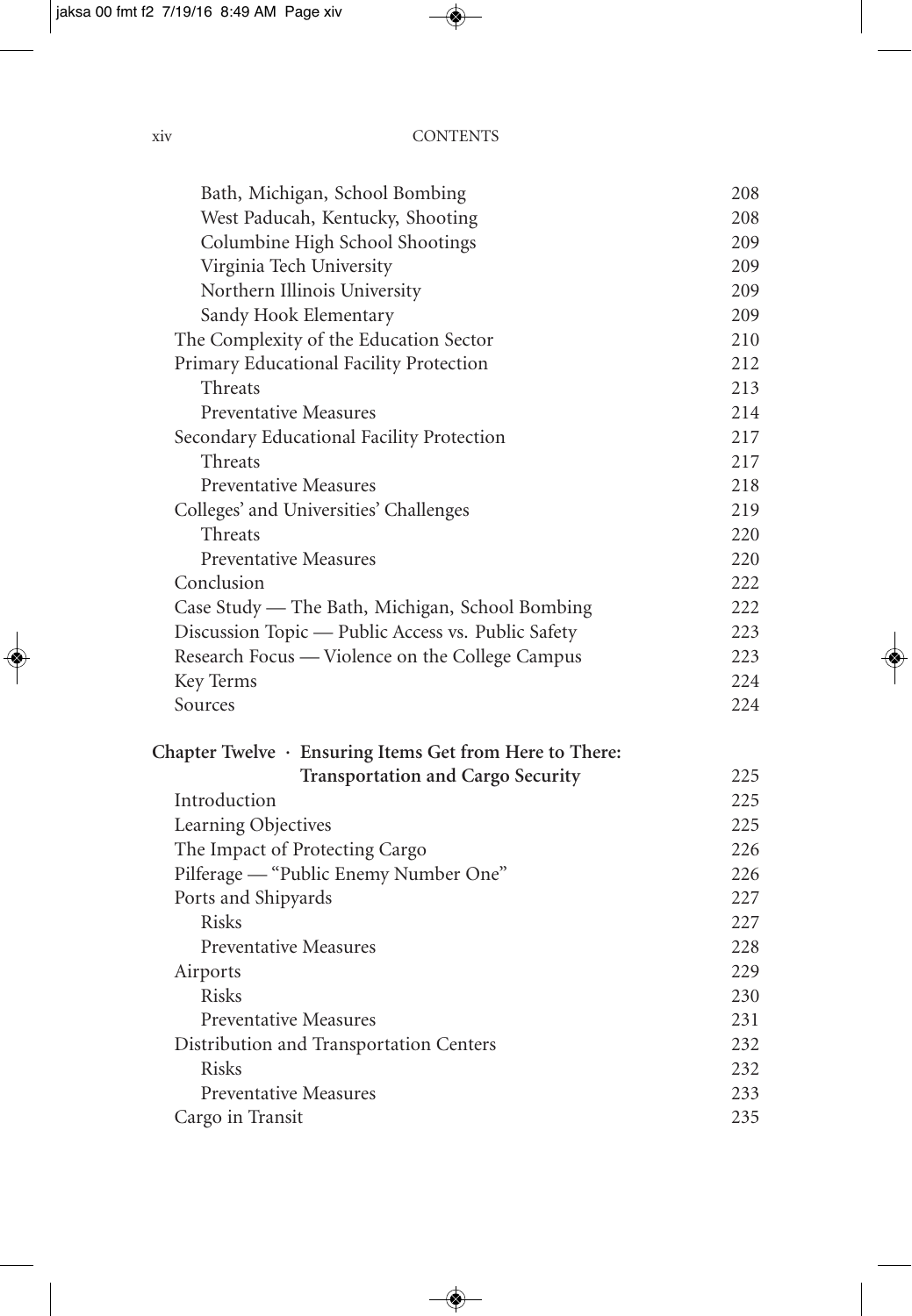| Conclusion                                                       | 236  |
|------------------------------------------------------------------|------|
| Case Study — Delivery Drones                                     | 237  |
| Discussion Topic - Justifying Theft                              | 237  |
| Research Focus — The Screening Process                           | 237  |
| Key Terms                                                        | 238  |
| Sources                                                          | 238  |
| Chapter 13 · Protecting a Crowd: Lodging and                     |      |
| <b>Entertainment Security</b>                                    | 241  |
| Introduction                                                     | 2.41 |
| Learning Objectives                                              | 241  |
| Casinos                                                          | 242  |
| <b>Risks</b>                                                     | 242  |
| Preventative Measures                                            | 243  |
| National and International Sporting Events                       | 244  |
| Risks                                                            | 2.44 |
| <b>Preventative Measures</b>                                     | 246  |
| <b>Concert Venues</b>                                            | 247  |
| <b>Risks</b>                                                     | 247  |
| <b>Preventative Measures</b>                                     | 248  |
| <b>Amusement Parks and Resorts</b>                               | 249  |
| <b>Risks</b>                                                     | 249  |
| <b>Preventative Measures</b>                                     | 250  |
| Hotels and Motels                                                | 251  |
| <b>Risks</b>                                                     | 252  |
| <b>Preventative Measures</b>                                     | 253  |
| Cruise Ships                                                     | 255  |
| <b>Risks</b>                                                     | 255  |
| <b>Preventative Measures</b>                                     | 256  |
| Conclusion                                                       | 256  |
| Case Study - Terror at Sea                                       | 257  |
| Discussion Topic — Customer Service or Security                  | 257  |
| Research Focus — The Protection of Casinos                       | 258  |
| Key Terms                                                        | 258  |
| Sources                                                          | 258  |
| Chapter 14 · "So, Now What?" The Future of the Security Industry | 261  |
| Introduction                                                     | 261  |
| Continued Public/Private Sector Partnering                       | 261  |
|                                                                  |      |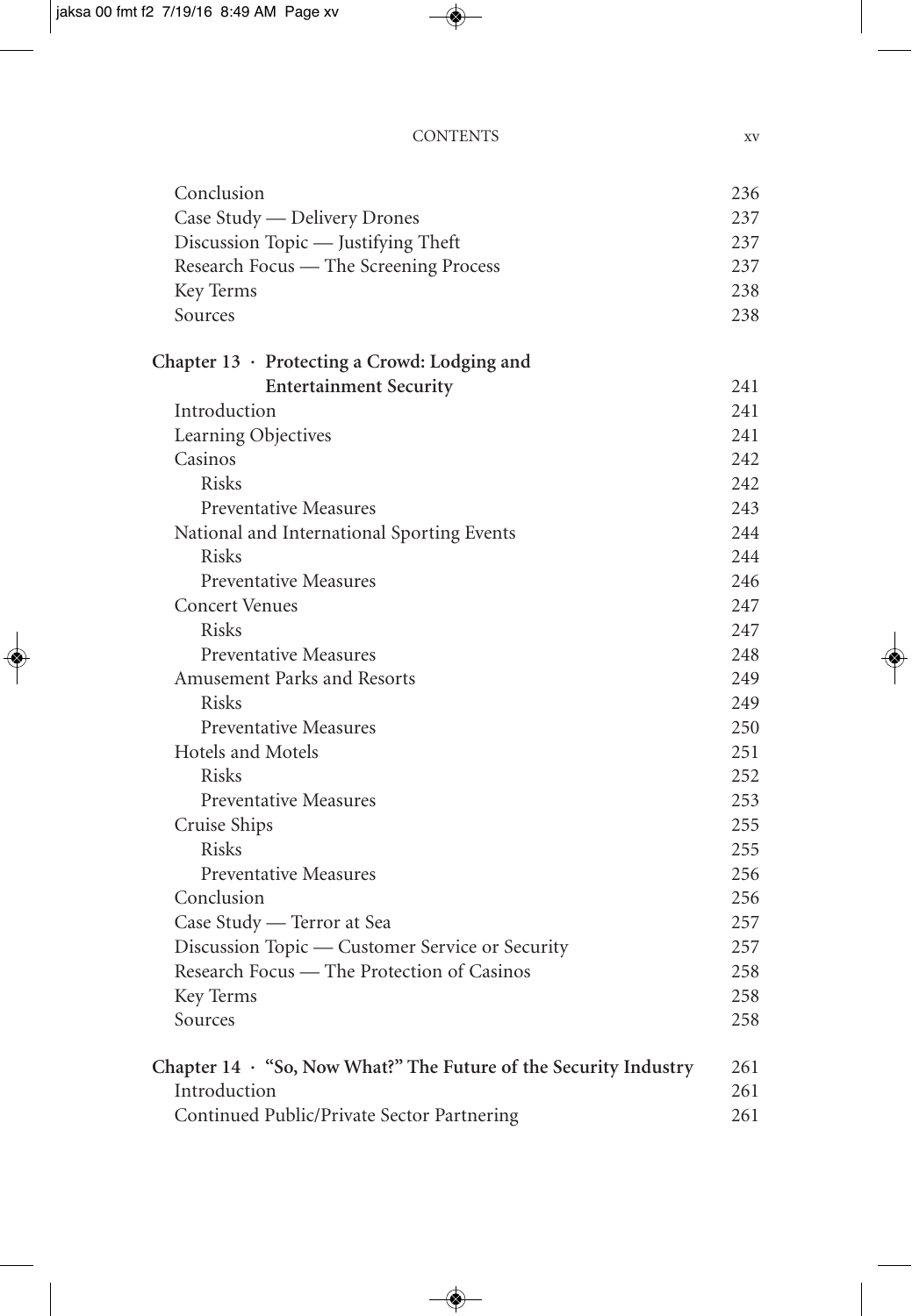| The Global Fight against Terrorism         | 263 |
|--------------------------------------------|-----|
| Training and Education                     | 264 |
| Adaptation to an Ever-Changing Environment | 265 |
| Index                                      | 267 |
|                                            |     |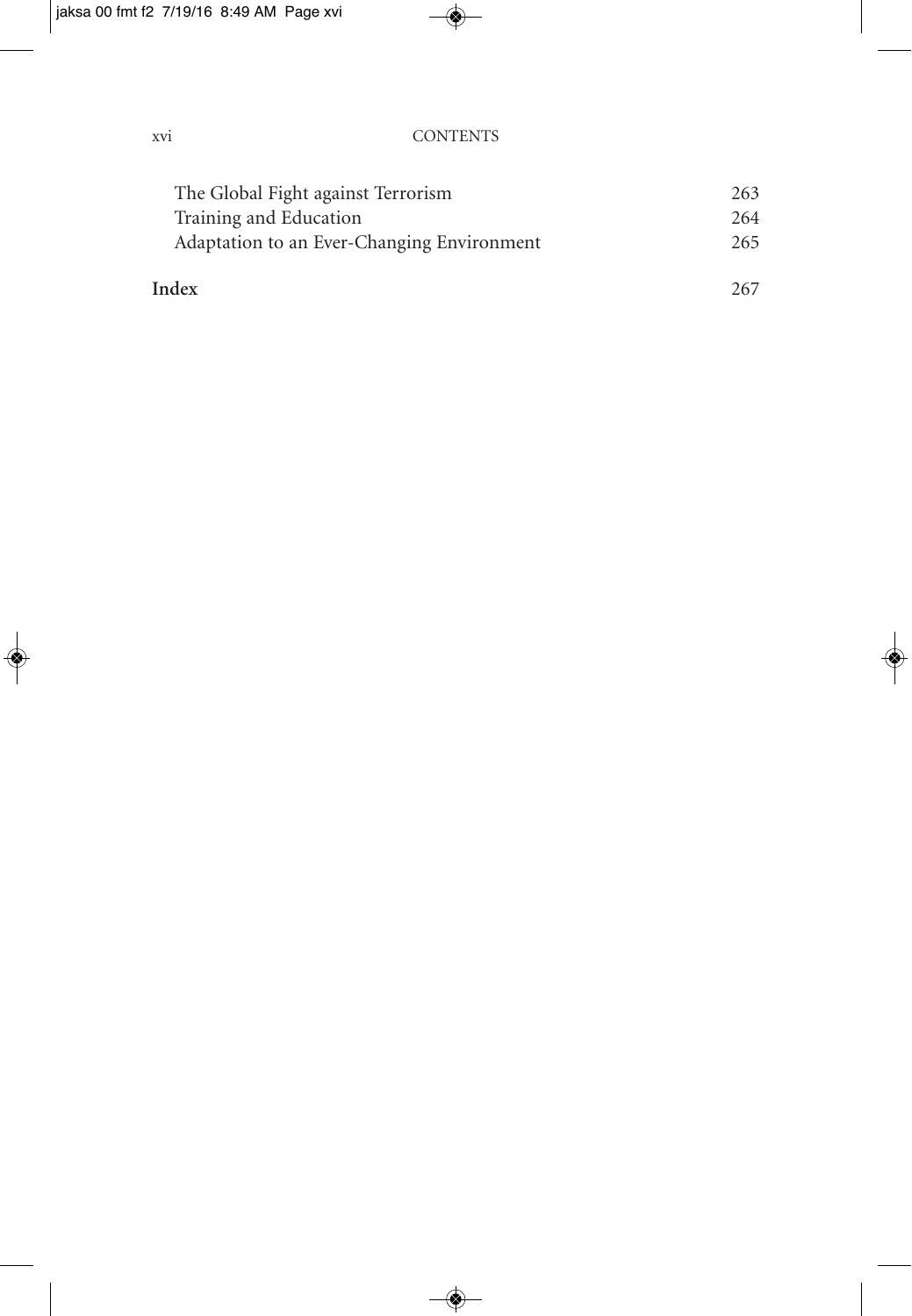#### **Foreword**

The world around us continues to evolve and change. Political mind-sets swing like a pendulum, from the right to the left, swaying public opinion and shifting policies. The private sector continues to use new methods and techniques to improve products, services, and profitability. New devices and communication mediums can change our society and how we view the world.

Through these various and at times overwhelming changes and advancements, a personal and professional need remains—the need to protect ourselves and our property. In our global society there are many individuals who desire to cause harm to our lives and property. Their motivations may vary, the techniques may differ, but in the end they wish to take advantage of others. They wish to harm the innocent and the indefensible. They want to take advantage of the unknowing or unaware. They want to harm others for their own personal gain.

Over three decades ago I made the personal decision to combat crime and protect lives and property. My education, military service, professional experiences, and contributions to academia have been and are intended to serve and protect. To protect the innocent, the unaware, the less fortunate, and those who cannot protect themselves or their belongings—this is my purpose in life, my mission, my passion, my calling.

As our world continues to evolve, either for better or for worse, we as a global society must always be aware of the perils around us and around those we love and respect. The battle against crime and those who intend to harm others is ongoing. Because of this ongoing battle, we must now recruit, train, and educate our next generation of protectors. This book is a contribution toward that effort. If we do not take time to learn from the past, understand the present, and plan for the future, the criminals and malcontents could gain an advantage with their illegal and immoral acts. We cannot allow this to happen. We must be strong. We must never give up. We must be always vigilant. Semper fidelis.

Joseph J. Jaksa, Ph.D., C.P.P.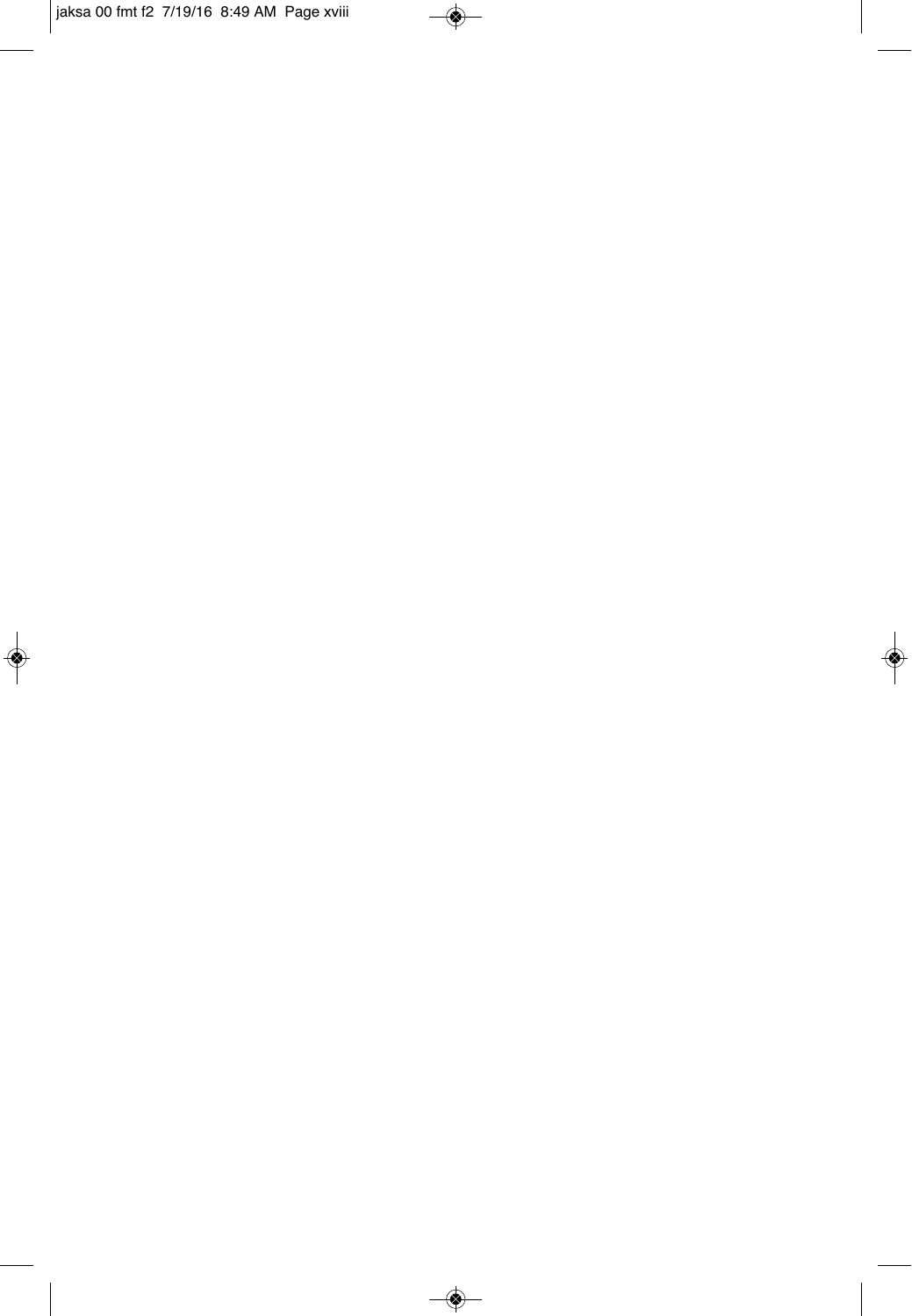#### **Purpose of the Book**

The intent of this textbook is to provide an academic-based instructional text for beginning college and university security students. This text (a primer) is written for first- or second-year students who have yet to enroll in an academic security course. The book discusses relevant theories and practices and offers topics for research and discussion questions, combining both academic theories and current security industry challenges.

The content of the book provides general security concepts, information, and examples, relevant for a 100-, 200-, or lower 300-level college course. It will be suitable for both community colleges and universities. The book is divided into 14 chapters to coincide with a typical academic semester. Each chapter will provide the basic academic building blocks needed to develop a solid foundation of knowledge and preparation for the study of advanced security concepts. With the complexity and depth of today's private security industry, great care has to be taken to offer the necessary knowledge and information intended to motivate a student to enroll into additional security courses and pursue a possible career in the private security industry.